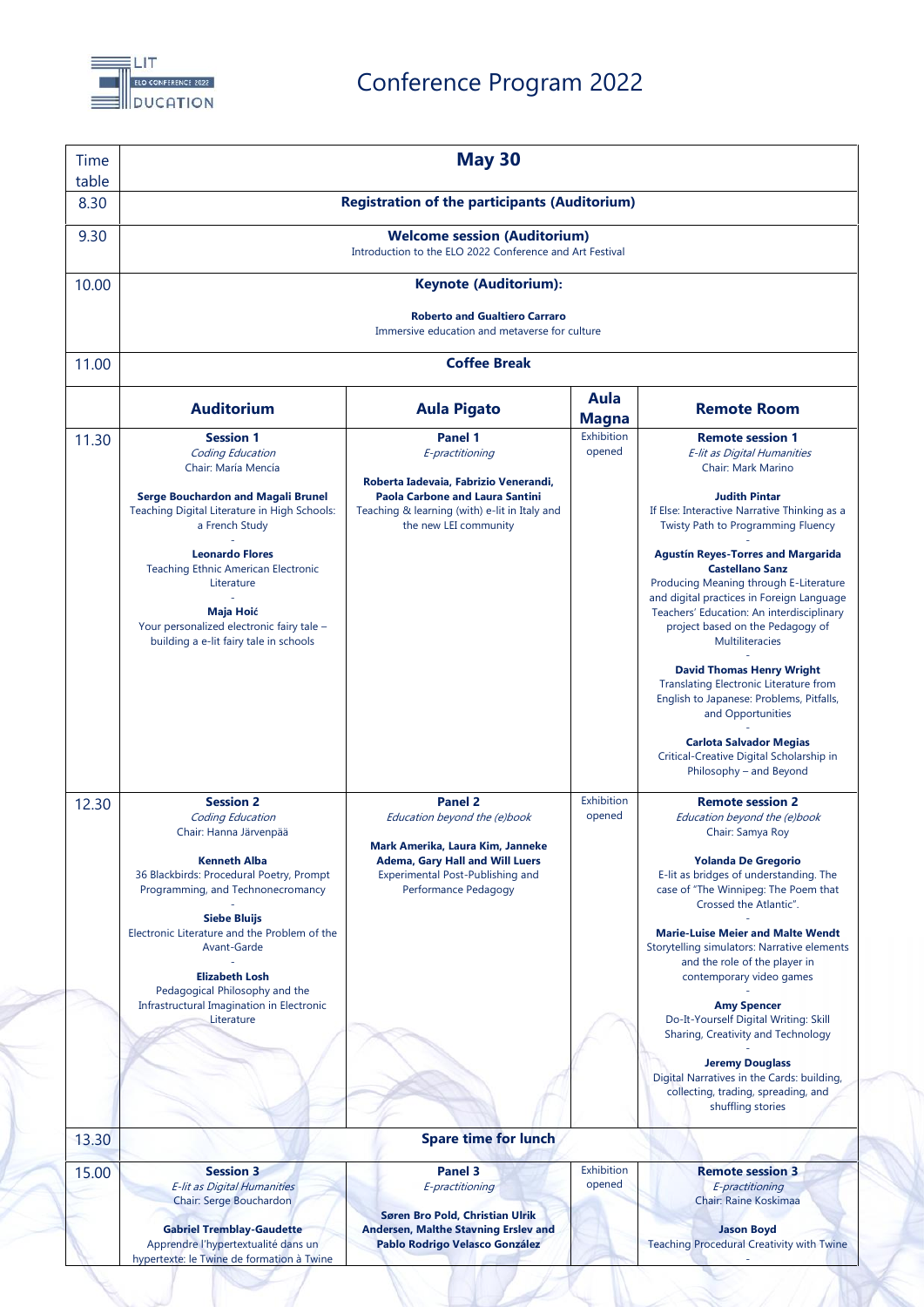|       | <b>Vincent Cliche and Gabriel Tremblay-</b><br><b>Gaudette</b><br>Interventions littéraires en environnements<br>vidéoludiques: Le Collectif Obèle et ses<br>projets<br><b>Sébastien Appiotti and Alexandra</b>                                 |                                                                                                                                                                                                                                                  |                       | Jeneen Naji<br>Instapoetics and algorithmic agency<br><b>Sasha Stiles</b>                                                                                                                                                                                                                                                      |
|-------|-------------------------------------------------------------------------------------------------------------------------------------------------------------------------------------------------------------------------------------------------|--------------------------------------------------------------------------------------------------------------------------------------------------------------------------------------------------------------------------------------------------|-----------------------|--------------------------------------------------------------------------------------------------------------------------------------------------------------------------------------------------------------------------------------------------------------------------------------------------------------------------------|
|       |                                                                                                                                                                                                                                                 |                                                                                                                                                                                                                                                  |                       |                                                                                                                                                                                                                                                                                                                                |
|       | <b>Saemmer</b><br>My databased others - writing fictional<br>profiles on social media                                                                                                                                                           |                                                                                                                                                                                                                                                  |                       | Poetry Is the Original Blockchain                                                                                                                                                                                                                                                                                              |
| 16.00 | <b>Session 4</b><br>E-lit as Digital Humanities<br>Chair: Fabrizio Venerandi<br><b>Nolwenn Tréhondart</b><br>Digital literature and teacher training<br><b>Filipa Calado</b><br>Hypertext Erotics in Caitlin Fisher's "These<br>Waves of Girls" | Panel 4<br>Coding Education<br>Ana Maria Machado, Cecília Magalhães,<br>Ana Albuquerque E Aguilar and<br><b>Jaqueline Conte</b><br>Learning, teaching, creating, and<br>experimenting with digital literature in<br>Portuguese-speaking contexts | Exhibition<br>opened. | <b>Remote session 4</b><br>AIrchive and UXPoetry<br>Chair: Alexandra Salter<br><b>Jessica Pressman</b><br>The SCP Foundation: Literary Education as<br>Remix<br><b>Sandra Guerreiro Dias</b><br>The PO.EX Digital Archive: Towards an<br><b>Experimental and Performative Pedagogy</b>                                         |
|       | <b>Giorgio Busi Rizzi</b><br>The murder of the author: Generated<br>detective and digital comics' new literacy                                                                                                                                  |                                                                                                                                                                                                                                                  |                       | of Language<br>Joanna Walsh<br>Zombie Creativity: the death and<br>resurrection of the author in the age of<br>artificial intelligence<br><b>Ricardo Pérez Martínez</b><br>La inmensa biblioteca [Bibliotheca]<br>contenida en el envoltorio circular [thecâ]<br>Ilamado "Coelum liliveldense" de Juan<br>Caramuel y Lobkowitz |
| 17.00 |                                                                                                                                                                                                                                                 | <b>Snack Break</b>                                                                                                                                                                                                                               |                       |                                                                                                                                                                                                                                                                                                                                |
| 17.30 | <b>Session 5</b><br>E-lit as Digital Humanities<br>Chair: Odile Farge                                                                                                                                                                           |                                                                                                                                                                                                                                                  |                       | <b>Remote session 5</b><br><b>Digital Heterotopies</b><br>Chair: Leonardo Flores                                                                                                                                                                                                                                               |
|       | <b>Chad Frisbie</b><br>Decolonial World Textures: A Python-<br>Derived Analytics of Deliberate Misspellings<br>and Romanized Nahuatl in "Atomik Aztex'                                                                                          |                                                                                                                                                                                                                                                  |                       | <b>Judy Malloy</b><br>Narrative in the Contemporary Social<br><b>Media Environment</b>                                                                                                                                                                                                                                         |
|       | <b>Diogo Marques</b><br>The CyberBaroque Project: From Baroque<br>Graphic Poetry to Cyberliterature                                                                                                                                             |                                                                                                                                                                                                                                                  |                       | <b>Nick Montfort</b><br>A Line Alone: One-Liners in Comedy,<br>Computation, and Poetry                                                                                                                                                                                                                                         |
|       | <b>Angelica Calhoun</b><br>Creating "Between the Lines": the Design,<br>Context, and Themes                                                                                                                                                     |                                                                                                                                                                                                                                                  |                       | <b>David Ciccoricco</b><br>Twine and Critical Moments: on systemic<br>understanding                                                                                                                                                                                                                                            |
| 18.30 | <b>Session 6</b><br>Education beyond the (E)book<br>Chair: Perla Sasson-Henry<br><b>María Mencía</b><br>Creating, Reflecting and Teaching                                                                                                       |                                                                                                                                                                                                                                                  |                       | <b>Remote session 6</b><br>Digital Heterotopies<br>Chair: Rui Torres<br><b>Mark Wolff</b>                                                                                                                                                                                                                                      |
|       | Interactive/ Inclusive Experience from the<br>perspective of a practitioner<br><b>Sarah Ciston</b>                                                                                                                                              |                                                                                                                                                                                                                                                  |                       | Learning About Literary Form Through<br>Code: Oulipian Formalism and Paul<br><b>Braffort's USFAL</b><br><b>Alex Saum-Pascual</b>                                                                                                                                                                                               |
|       | Creative Code Collective: A How-To Guide<br>for Programming As a Caring Community<br>Practice                                                                                                                                                   |                                                                                                                                                                                                                                                  |                       | Digital Literary Arts and the Web of Life: A<br>Pedagogical and Research Proposal<br><b>Kristine Kelly:</b>                                                                                                                                                                                                                    |
|       | <b>Sarah Laiola</b><br>Of Wellermen and Woodchucks:<br>Revolutionary World-building through<br>Memetic Storytelling on TikTok                                                                                                                   |                                                                                                                                                                                                                                                  |                       | Unintentional intimacies on the video call:<br>Blast Theory's Karen and personal space<br><b>Claus-Michael Schlesinger, Mona Ulrich</b>                                                                                                                                                                                        |
|       |                                                                                                                                                                                                                                                 |                                                                                                                                                                                                                                                  |                       | and Adam Jorczik                                                                                                                                                                                                                                                                                                               |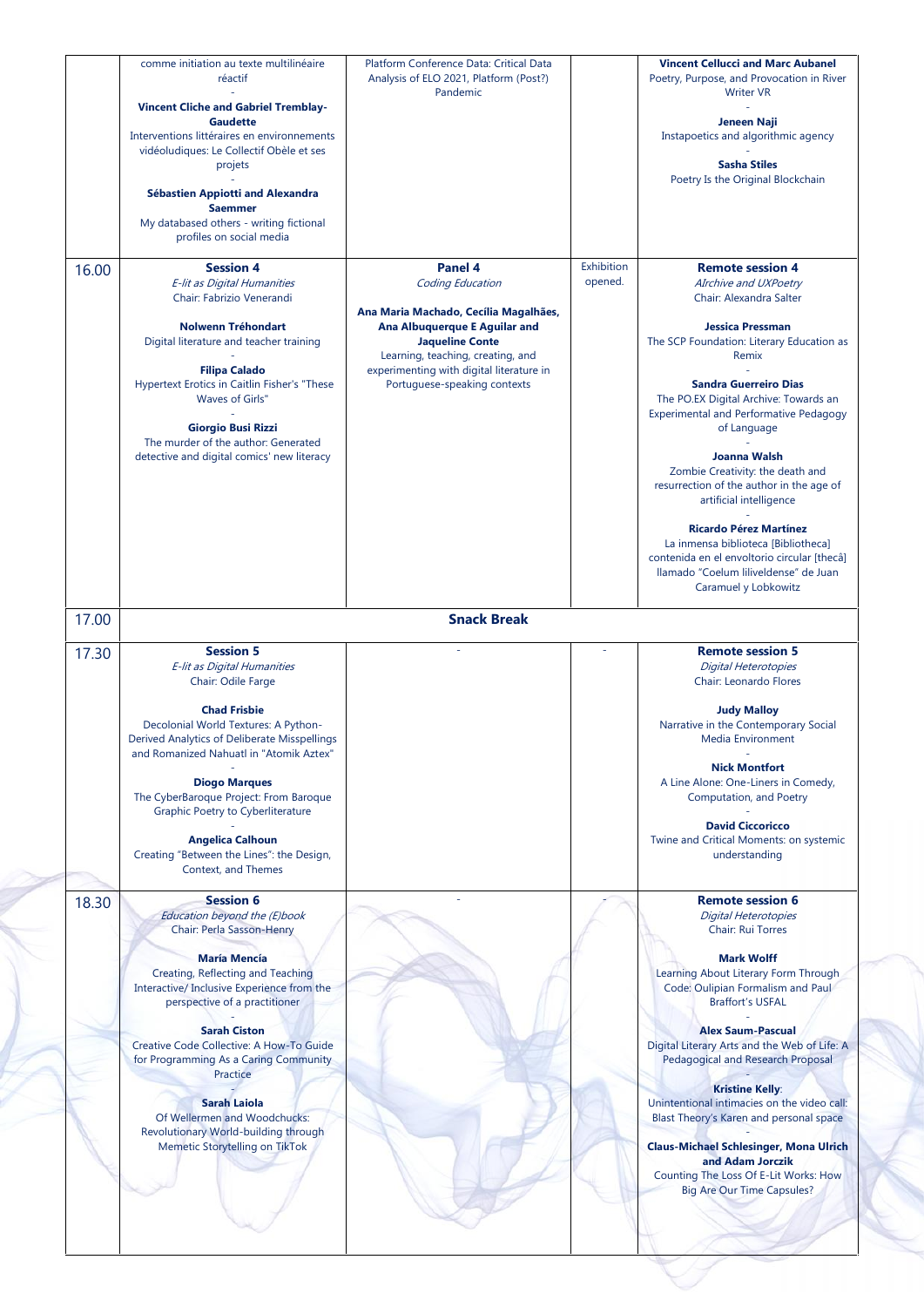| 19.30 | <b>Spare time for dinner</b>                                                                                                     |
|-------|----------------------------------------------------------------------------------------------------------------------------------|
| 21.15 | <b>Evening session 1 (Auditorium)</b>                                                                                            |
|       | <b>Leonardo Codamo, Fred Spencer</b><br><b>Elm Story</b>                                                                         |
|       | <b>Lillian-Yvonne Bertram and Keith Wilson</b>                                                                                   |
|       | <b>E-Poetry Readings</b>                                                                                                         |
|       | Marcos De La Fuente, Maria de Los Angeles Martinez Estevez, Ismael Faro and Alec Ekvall<br>Poetry 3.0 "The poet vs. The machine" |

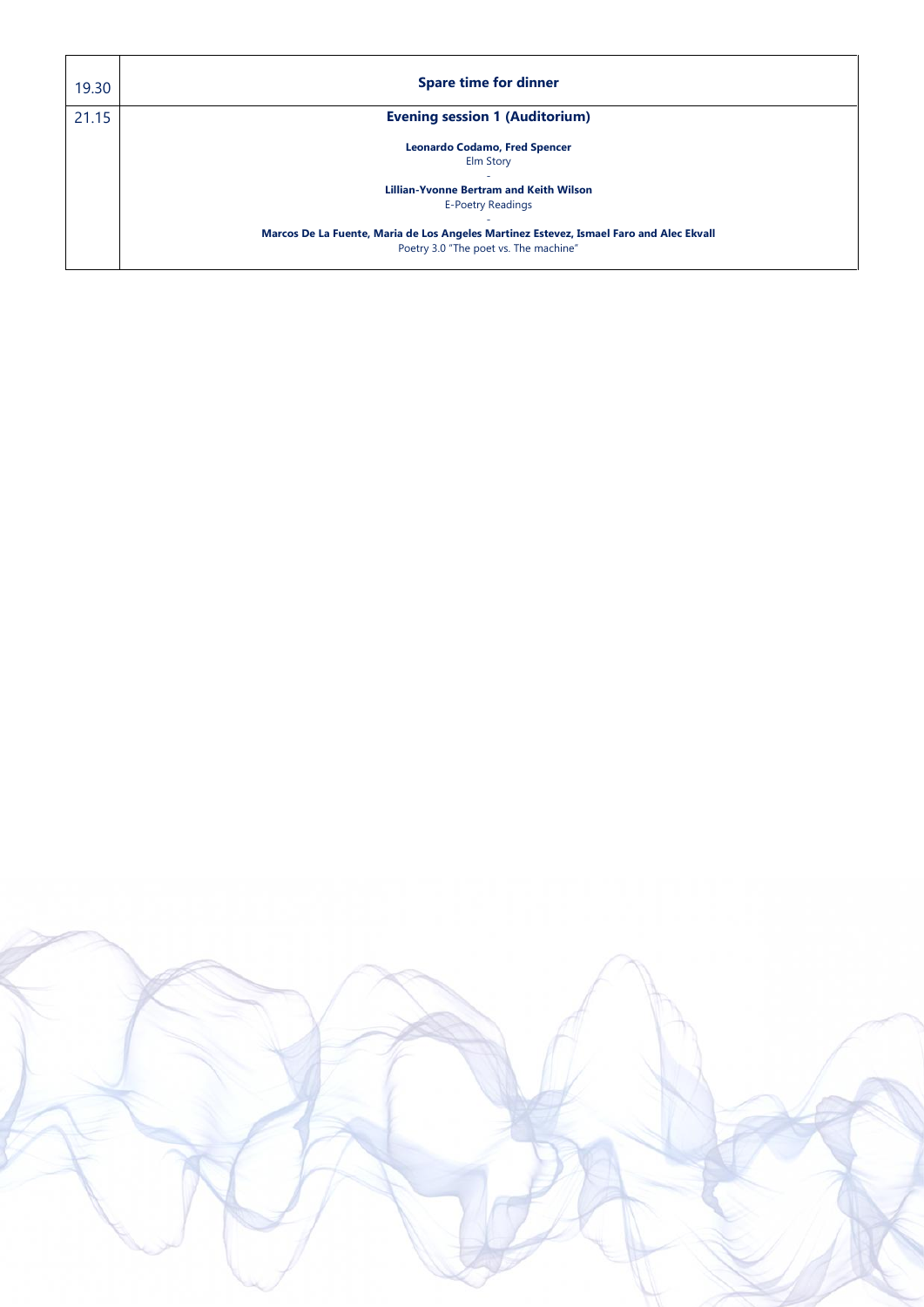| <b>Time</b> |                                                                                                                                                                         | May 31                                                                                                                                                                                                                            |                      |                                                                                                                                                                                          |
|-------------|-------------------------------------------------------------------------------------------------------------------------------------------------------------------------|-----------------------------------------------------------------------------------------------------------------------------------------------------------------------------------------------------------------------------------|----------------------|------------------------------------------------------------------------------------------------------------------------------------------------------------------------------------------|
| table       | <b>Auditorium</b>                                                                                                                                                       | <b>Aula Pigato</b>                                                                                                                                                                                                                | Aula<br><b>Magna</b> | <b>Remote Room</b>                                                                                                                                                                       |
| 8.30        | <b>Session 7</b><br>E-practitioning<br>Chair: Claudia Kozak                                                                                                             | Panel 5<br>AIrchive and UXpoetry                                                                                                                                                                                                  | Exhibition<br>opened | <b>Remote session 7</b><br>E-practitioning<br>Chair: Christian Andersen                                                                                                                  |
|             | <b>Amélie Vallières</b><br>Literary video games and teenagers: how<br>to engage with digital literature, literacy,<br>and culture                                       | Andrew Klobucar, Sharla Sava, Maria<br>Aladren, Rob Wittig, Maria Lantin and<br><b>Kedrick James</b><br>The Community and the Algorithm:<br>Building an Interactive Poetics for the<br>Digital Classroom                          |                      | Monique Tschofen, Angela Joosse, Kari<br>Maaren, Izabella Pruska-Oldenhof,<br><b>Jolene Armstrong and Siobhan O'Flynn</b><br>Speculative Archives and World Building:<br>The Decameron 2 |
|             | <b>Eman Younis and Hisham Jubran</b><br>Digital Literature in Higher Education in<br>Israel                                                                             |                                                                                                                                                                                                                                   |                      | <b>Kyle Booten</b><br>Interpassivity: Why Aren't We All Talking<br>About It? (lightning talk)                                                                                            |
|             | <b>Mattia Bellini</b><br>On electronic adaptations of literary<br>texts: "Dante's Inferno" and Dante's<br>"Inferno"                                                     |                                                                                                                                                                                                                                   |                      | <b>Svetlana Kuchina</b><br>Electronic literature as teaching tools:<br>structural and typological aspects                                                                                |
|             | <b>Calvin Olsen</b><br>"A Place Where Disparate Things Join":<br>Sutured Authorship at the Intersection(s)<br>of Electronic Literature and Digital<br><b>Humanities</b> |                                                                                                                                                                                                                                   |                      | Maya Zalbidea Paniagua<br>Teaching Rupi Kaur's Insta Poetry to Raise<br>Awareness about Diversity, Gender and<br>Sustainability                                                          |
|             | <b>Lois Burke</b><br>'From Manuscript to Digital<br>Intertextuality: Tracing a History of Youth<br>Fanfiction'                                                          |                                                                                                                                                                                                                                   |                      |                                                                                                                                                                                          |
| 10.00       |                                                                                                                                                                         | <b>Keynote (Auditorium):</b>                                                                                                                                                                                                      |                      |                                                                                                                                                                                          |
|             |                                                                                                                                                                         |                                                                                                                                                                                                                                   |                      |                                                                                                                                                                                          |
|             |                                                                                                                                                                         | <b>Daniela Calisi</b><br>Systems of recombinant emergent meaning for the narration of complex social phenomena<br><b>Coffee Break</b>                                                                                             |                      |                                                                                                                                                                                          |
| 11.00       |                                                                                                                                                                         |                                                                                                                                                                                                                                   |                      |                                                                                                                                                                                          |
| 11.30       | <b>Session 8</b><br>E-practitioning<br>Chair: Anna Nacher                                                                                                               | Panel 6<br>E-practitioning                                                                                                                                                                                                        | Exhibition<br>opened | <b>Remote session 8</b><br>AIrchive and UXPoetry<br><b>Chair: Caitlin Fisher</b>                                                                                                         |
|             | María Goicoechea de Jorge<br>Crossing Bridges: Transliteracy and Post-<br>digital Electronic Literature for Children                                                    | Andréa Catrópa, Vinícius Carvalho<br>Pereira, Rogério Barbosa da Silva,<br>Andréia Shirley Taciana de Oliveira and<br><b>Carmélia Daniel dos Santos</b><br>Formas híbridas e emergentes: novos                                    |                      | <b>John Cayley</b><br>Scoring the Spelt Air: practice-based,<br>notebook-platform, literate-programming<br>infrastructure for poetic language art                                        |
|             | <b>Mellet Margot</b><br>Understanding Digital Writing through<br><b>Distance Learning</b>                                                                               | modos de circulação e leitura de e-lit                                                                                                                                                                                            |                      | <b>Dani Spinosa and Eric Schmaltz</b><br>Where in the Web is SwiftCurrent?                                                                                                               |
|             | Eleonora Acerra, Nathalie Lacelle and<br><b>Magali Brunel</b><br>An exploratory digital literature circle of                                                            |                                                                                                                                                                                                                                   |                      | <b>Zach Whalen</b><br>Can a Computer-Generated Book Matter?:<br>NaNoGenMo as Critical Media Art                                                                                          |
|             | teachers and researchers from France<br>and Quebec: from personal reading to<br>didactic transposition                                                                  |                                                                                                                                                                                                                                   |                      | <b>Mirren Strahan</b><br>#booksthatmademecry and BookTok's<br>affect-driven book review culture                                                                                          |
| 12.30       | <b>Session 9</b><br>AIrchive and UXPoetry<br>Chair: Oreto Doménech                                                                                                      | <b>Panel 7</b><br>E-practitioning                                                                                                                                                                                                 | Exhibition<br>opened | <b>Remote session 9</b><br>Coding education<br>Chair: Søren Pold                                                                                                                         |
|             | <b>Margarita Molina Fernandez</b><br>Describing, classifying, and analyzing<br>tools for digital comics readers and<br>creators                                         | Verónica Paula Gómez, Carolina Gainza<br>Cortés, Rejane Rocha, ManaIra Aires<br><b>Athayde and Claudia Kozak</b><br>La (falta de) institucionalización de la<br>literatura digital en los sistemas<br>educativos latinoamericanos |                      | <b>Leah Henrickson</b><br>The Procedural Rhetoric of Pedagogy: A<br>Reflection on Teaching Digital Storytelling<br>in a UK University                                                    |
|             | <b>Hannes Bajohr</b><br>The collapse of the text/image<br>distinction: What Transformers mean for<br>digital literature                                                 |                                                                                                                                                                                                                                   |                      | <b>Ben Grosser</b><br>Minus: How Anti-Capitalist Constraint<br>Drives Novel Composition on a Finite<br><b>Social Network</b>                                                             |
|             | <b>Emmanuelle Lescouet and Marcello</b><br><b>Vitali-Rosati</b>                                                                                                         |                                                                                                                                                                                                                                   |                      | <b>Simone Murray</b><br><b>Teaching Electronic Literature as</b>                                                                                                                         |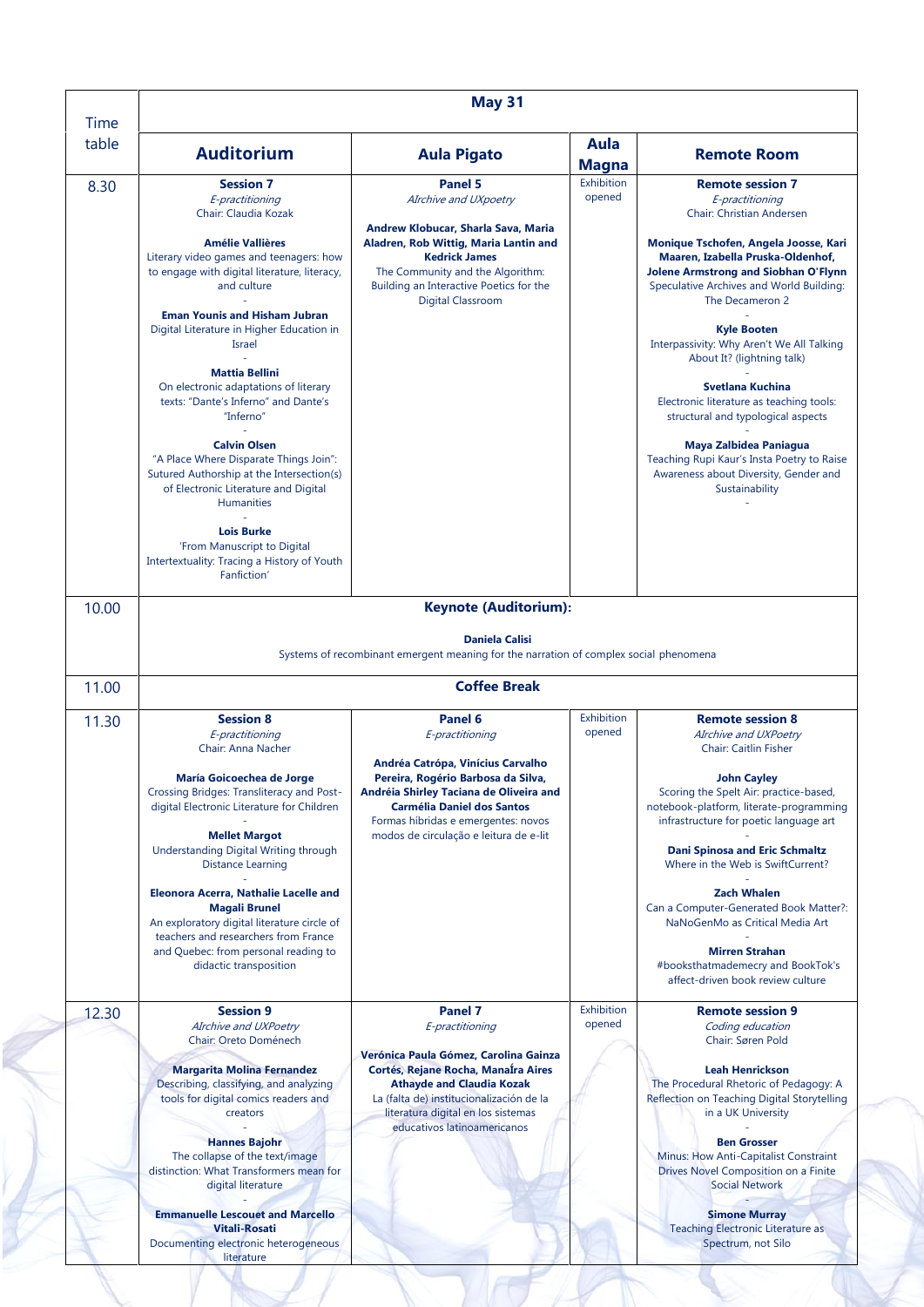| 13.30 | <b>Spare time for lunch</b>                                                                                                                                                                                                                                                                                                                                                                                                     |                                                                                                                                                                                                                                                                                                                                                 |                      |                                                                                                                                                                                                                      |  |
|-------|---------------------------------------------------------------------------------------------------------------------------------------------------------------------------------------------------------------------------------------------------------------------------------------------------------------------------------------------------------------------------------------------------------------------------------|-------------------------------------------------------------------------------------------------------------------------------------------------------------------------------------------------------------------------------------------------------------------------------------------------------------------------------------------------|----------------------|----------------------------------------------------------------------------------------------------------------------------------------------------------------------------------------------------------------------|--|
| 15.00 | <b>Session 10</b><br>Education on diversity and sustainability<br>Chair: Roberta Iadoveia<br><b>Katherine Yang</b><br>Coem: A Poetic Programming Language<br><b>Jameson Kismet Bell</b><br>Re-Locating the Anthology: A Field<br>Guide to Literary Annotation<br><b>Michaela Pnacekova</b>                                                                                                                                      | Panel 8<br>Education on diversity and sustainability<br>Perla Sasson-Henry, Angélica Huizar,<br>Milton Laüfer and Rodolfo Mata<br>E-lit: Its affordances for expression of<br>identity, individual as well as collective<br>memory, justice and the denunciation of<br>social discrimination and abuse of power                                 | Exhibition<br>opened | <b>Remote Panel 1</b><br>Coding education<br>Amy Spencer, Agnieszka<br>Przybyszewska and Tom Abba<br>Amplified publishing: how creators,<br>researchers and technologists can co-<br>create the future of literature |  |
| 16.00 | Home Is the World - An<br>Autoethnography in Miro Board<br><b>Session 11</b>                                                                                                                                                                                                                                                                                                                                                    | Panel 9                                                                                                                                                                                                                                                                                                                                         | Exhibition           | <b>Remote Workshop 1</b>                                                                                                                                                                                             |  |
|       | Education on diversity and sustainability<br>Chair: Alexandra Martin<br><b>Andrew Kalaidjian:</b><br>Digital Saturnalia: Electronic Literature in<br>the Anthropocene<br><b>Jose Aburto and Roberto Valdivia:</b><br>Unanchay, In search of a de-idelogized<br>and electronic reading comprehension<br><b>Odile Farge and Philippe Bootz:</b><br>"Pour une littératieorientée citoyen /<br>Towards a citizen-oriented literacy" | Education on diversity and sustainability<br>Søren Bro Pold, Pat Badani, Roderick<br><b>Coover, Flavia Caviezel and Anna</b><br><b>Nacher: Breathing, Modality And</b><br><b>Human-Nonhuman interaction</b><br>A Roundtable On Learning Ways To<br><b>Address Environmental Conditions</b><br>Through the Electronic Literature and the<br>Arts | opened.              | Dene Grigar, Deena Larsen, Judy<br>Malloy, Lyle Skains, Astrid Ensslin and<br><b>Marjorie Luesebrink</b><br>Legends, Myths and Magic of Electronic<br>Literature: Full Day Open House &<br>Workshop                  |  |
| 17.00 |                                                                                                                                                                                                                                                                                                                                                                                                                                 | <b>Snack Break</b>                                                                                                                                                                                                                                                                                                                              |                      |                                                                                                                                                                                                                      |  |
| 17.30 | <b>Session 12</b><br>We are platforms<br>Chair: Rodolfo Mata<br><b>Mallen Clifton</b><br>Reading Between the Memes: Local<br><b>Intertextuality in Third Generation</b><br><b>Electronic Literature</b><br><b>Christian Ulrik Andersen</b><br>Techniques Of The Face · the art and<br>politics of the video conference interface<br><b>Stuart Moulthrop</b><br><b>Back to the Garden</b>                                        |                                                                                                                                                                                                                                                                                                                                                 |                      | <b>Remote Workshop 1</b><br>(continue)                                                                                                                                                                               |  |
| 18.30 | Panel 10<br>We are platforms<br>Anastasia Salter, Mark Marino, David<br>Ciccoricco, Chloe Anna Milligan and<br><b>Ps Berge:</b><br>Are We Platforms? Rethinking Pandemic<br>Pedagogies of Electronic Literature                                                                                                                                                                                                                 |                                                                                                                                                                                                                                                                                                                                                 |                      | <b>Remote Workshop 1</b><br>(end 19.00)                                                                                                                                                                              |  |
| 19.30 | <b>Spare time for dinner</b>                                                                                                                                                                                                                                                                                                                                                                                                    |                                                                                                                                                                                                                                                                                                                                                 |                      |                                                                                                                                                                                                                      |  |
| 21.15 |                                                                                                                                                                                                                                                                                                                                                                                                                                 | <b>Evening session 2</b><br><b>Mark America</b><br>Lake Como Remix                                                                                                                                                                                                                                                                              |                      |                                                                                                                                                                                                                      |  |
|       |                                                                                                                                                                                                                                                                                                                                                                                                                                 | <b>Peter Purg</b><br><b>Unlearning Pieces</b><br><b>Judd Morrissey, Mark Jeffery and Abraham Avnisan</b><br>Archange of History (Liner Notes for The Tenders)<br>Dj Malinowski:<br>Access Alone (digital performance)                                                                                                                           |                      |                                                                                                                                                                                                                      |  |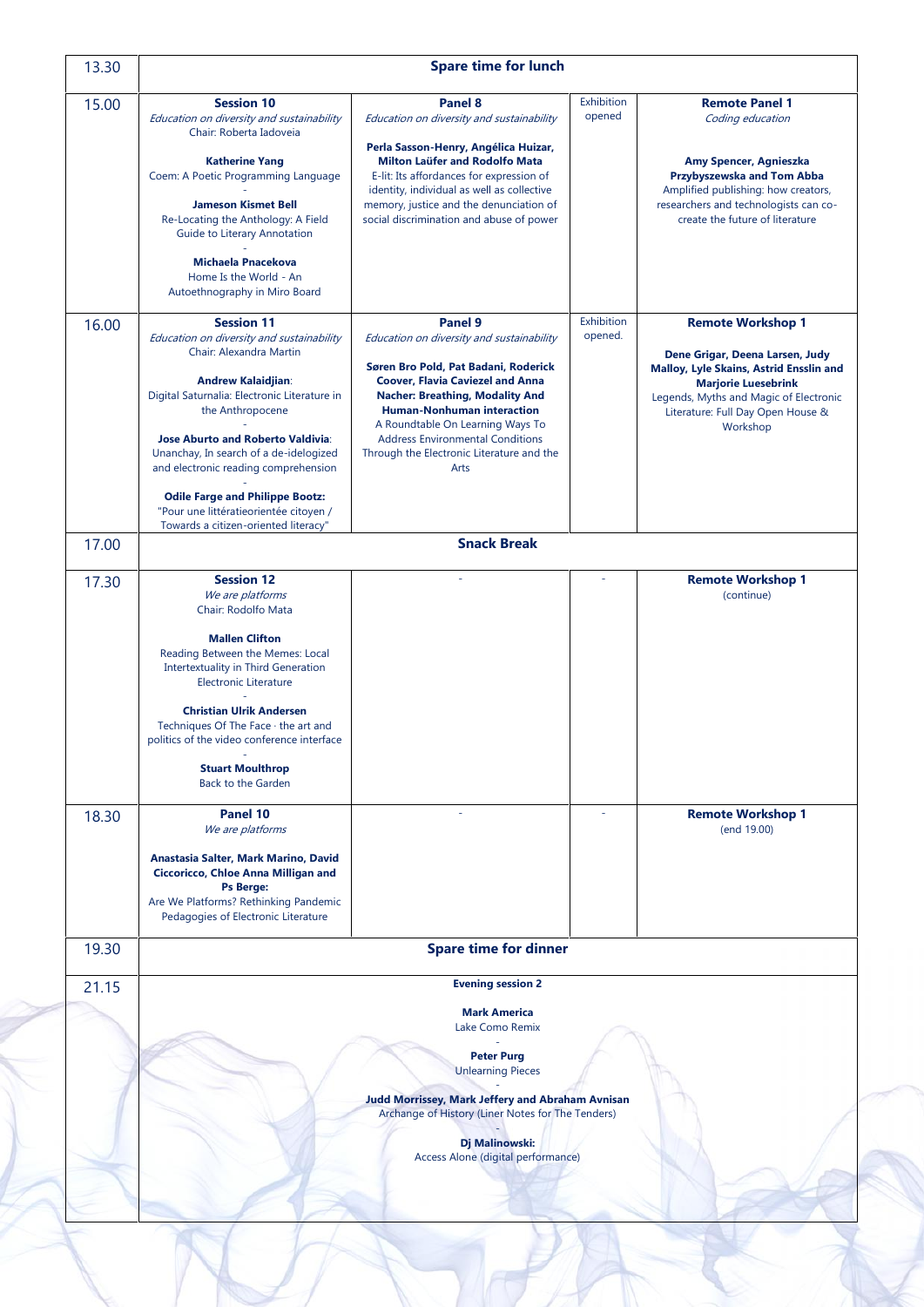| <b>Time</b> |                                                                                                                                                                                                                                                                                                                                                                                                             |                                                                                                                                                                                                                                                                                                                                                                        |                      |                                                                                                                                                                                                                                                                 |
|-------------|-------------------------------------------------------------------------------------------------------------------------------------------------------------------------------------------------------------------------------------------------------------------------------------------------------------------------------------------------------------------------------------------------------------|------------------------------------------------------------------------------------------------------------------------------------------------------------------------------------------------------------------------------------------------------------------------------------------------------------------------------------------------------------------------|----------------------|-----------------------------------------------------------------------------------------------------------------------------------------------------------------------------------------------------------------------------------------------------------------|
| table       | <b>Auditorium</b>                                                                                                                                                                                                                                                                                                                                                                                           | <b>Aula Pigato</b>                                                                                                                                                                                                                                                                                                                                                     | Aula<br><b>Magna</b> | <b>Remote Room</b>                                                                                                                                                                                                                                              |
| 8.30        | <b>Session 13</b><br>E-practitioning<br>Chair: María Goicoechea<br><b>Paul Echeverria and Eric Stewart</b><br>Caves, Cubes and Cabinets: Personal<br>Chronology as a Portal to Interactive Space<br>Cristina Loi, Astrid Ensslin, Moniek<br><b>Kuijpers and Gerhard Lauer</b><br>Motivations for reading, genre preferences<br>and transformative effects: an empirical<br>study on digital fiction readers | Panel 11<br>Education on diversity and sustainability<br>Anna Nacher, Andrew Klobucar,<br><b>Margaret Rhee, Samya Brata Roy and</b><br>Shanmugapriya T.<br>Whose e-lit is it anyway?                                                                                                                                                                                   | Exhibition<br>opened | <b>Remote Panel 2</b><br>Coding Education<br>Mariusz Pisarski, Agnieszka<br>Przybyszewska, Elżbieta Winiecka<br>and Monika Górska-Olesińska<br>Teaching e-literature to (e)verybody.<br>From collaboration and remix to<br>institutional partnerships in Poland |
| 10.00       |                                                                                                                                                                                                                                                                                                                                                                                                             | <b>Keynote:</b>                                                                                                                                                                                                                                                                                                                                                        |                      |                                                                                                                                                                                                                                                                 |
|             |                                                                                                                                                                                                                                                                                                                                                                                                             | Natalia Fedorova<br>From inside the Enemy                                                                                                                                                                                                                                                                                                                              |                      |                                                                                                                                                                                                                                                                 |
| 11.00       |                                                                                                                                                                                                                                                                                                                                                                                                             | <b>Coffee Break</b>                                                                                                                                                                                                                                                                                                                                                    |                      |                                                                                                                                                                                                                                                                 |
| 11.30       | Panel 12<br>E-Lit as Digital Humanities                                                                                                                                                                                                                                                                                                                                                                     | Panel 13<br>Education beyond the (e)book                                                                                                                                                                                                                                                                                                                               | Exhibition<br>opened | <b>Remote Panel 3</b><br><b>Digital Heterotopies</b>                                                                                                                                                                                                            |
|             | Leonardo Flores, Amanda Hodes, James<br>Ryan, Nick Montfort, Angela Chang,<br>Milton Läufer, Andrew Demirjian and<br><b>Sarah Whitcomb Laiola</b><br>Lightning talks on Electronic Literature<br><b>Publication Venues</b>                                                                                                                                                                                  | Jonathan Barbara, Hartmut Koenitz,<br>Michael Schlauch, Mattia Bellini and<br>Péter Kristóf Makai<br>Interactive Digital Narratives in Education                                                                                                                                                                                                                       |                      | Kedrick James, Effiam Yung, Yuya<br><b>Takeda, Rachel Horst and Esteban</b><br><b>Morales</b><br>The conspiracy of violent and poetic<br>futures; or digital texts, interpretation,<br>and the imagined real                                                    |
| 12.30       | Panel 14<br><b>Digital Heterotopies</b>                                                                                                                                                                                                                                                                                                                                                                     | Panel 15<br><b>Digital Heterotopies</b>                                                                                                                                                                                                                                                                                                                                | Exhibition<br>opened | <b>Remote Panel 4</b><br>Coding Education                                                                                                                                                                                                                       |
|             | <b>Bertrand Gervais, Alexandra L Martin</b><br>and Yohann-Michael Fiset<br>Building a Digital Ecosystem Dedicated to<br>the Study of Contemporary Imagination                                                                                                                                                                                                                                               | <b>Emmanuelle Lescouet</b><br>Notifictions: smart reading and daily texts<br><b>Leanne Johnson</b><br>Working in Translation? Lessons learned<br>on building a multilingual, interactive<br>concrete poem (LT)<br><b>Jennifer J Dellner</b><br>How to Rob a Bank with These Waves of<br>Girls while Flash is dying<br><b>Oreto Domenech and</b><br>Silvia Karina López |                      | Lai-Tze Fan, Marjorie C. Luesebrink,<br>Caitlin Fisher, Jason Lajoie, Erik<br>Loyer, Lulu Liu and Leslie Xin<br>Teaching E-Lit: Interdisciplinary,<br>Interactive, and Intra-active Approaches                                                                  |
| 13.30       |                                                                                                                                                                                                                                                                                                                                                                                                             | Literature in the Digital Age:<br>where is the action?<br><b>Spare time for lunch</b>                                                                                                                                                                                                                                                                                  |                      |                                                                                                                                                                                                                                                                 |
| 15.00       | Panel 16                                                                                                                                                                                                                                                                                                                                                                                                    | <b>Hybrid Session 1</b>                                                                                                                                                                                                                                                                                                                                                | Exhibition           | <b>Remote Panel 5</b>                                                                                                                                                                                                                                           |
|             | AIrchive and UXpoetry<br>Deena Larsen, Jules Chatelain, Amira<br>Hanafi, Samya Brata Roy and Lyle Skains<br>How do we Engage and Save the World-An<br><b>Open Discussion Panel</b>                                                                                                                                                                                                                          | E-Lit as Digital Humanities<br>Chair: Andréa Catrópa<br><b>Manuel Broullon</b><br>Creative writing & Transmedia Learning:<br>The Transmedia Lab of the Complutense<br>University of Madrid                                                                                                                                                                             | opened               | Airchive and UXPoetry<br>Sidia Fiorato, Valentina Adami, Leif<br><b>Dahlberg and Chiara Battisti</b><br>Mapping Literary Words: Creating<br>multimodal worlds                                                                                                   |
|             |                                                                                                                                                                                                                                                                                                                                                                                                             | <b>Erika Fülöp</b><br>Writing across disciplines: Interdisciplinary<br>learning through digital co-creation<br><b>David Peeters</b><br>Into the Mental Story World: An Empirical                                                                                                                                                                                       |                      |                                                                                                                                                                                                                                                                 |
|             |                                                                                                                                                                                                                                                                                                                                                                                                             | Approach to the Perception of Digital<br>Literature<br><b>Rosamond S.King</b><br>Everything Old Is New Again: Black<br>Healing in NourbeSe Philip's Electronic<br>Poetry                                                                                                                                                                                               |                      |                                                                                                                                                                                                                                                                 |